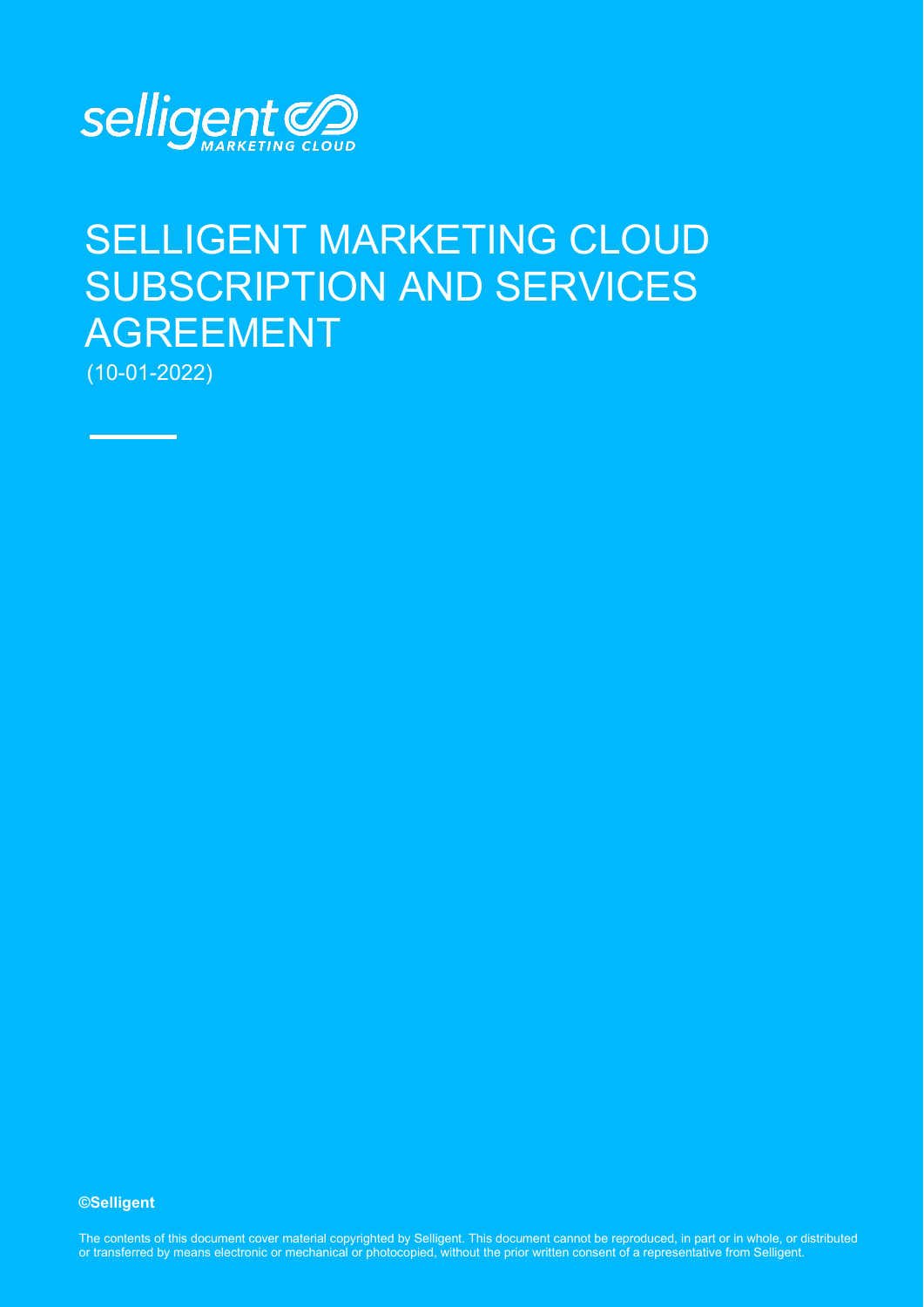

# **SELLIGENT MARKETING CLOUD SUBSCRIPTION AND SERVICES AGREEMENT**

THIS SUBSCRIPTION AND SERVICES AGREEMENT GOVERNS ACQUISITION AND USE OF SELLIGENT'S SERVICES BY THE CLIENT. BY EXECUTING A SALES ORDER AND/OR STATEMENT OF WORK THAT REFERENCES THIS AGREEMENT, THE CLIENT AGREES TO ALL OF THE TERMS AND CONDITIONS OF THIS AGREEMENT. THE INDIVIDUAL ENTERING INTO THIS AGREEMENT ON BEHALF OF A COMPANY OR OTHER LEGAL ENTITY REPRESENTS TO HAVE THE AUTHORITY TO BIND SUCH ENTITY AND ITS AFFILIATES TO THESE TERMS AND CONDITIONS. ANY INDIVIDUAL WHO DOES NOT HAVE SUCH AUTHORITY, OR IF YOU DO NOT AGREE WITH ALL OF THESE TERMS AND CONDITIONS, MUST NOT ACCEPT THIS AGREEMENT. ANY CLIENT WHO DOES NOT AGREE WITH THESE TERMS AND CONDITIONS MAY NOT ACCESS OR USE THE SERVICES.

This Agreement was last updated on **January 10,2022**, it is effective between the Client and Selligent as of the date of a Sales Order and/or Statement of Work is executed by both parties ("Effective Date").

#### **Article 1.- Definitions**

**"***Agreement***"** means this Subscription and Services Agreement, the Service Order(s) and the other documents as listed below, in prevailing order should there be conflicting provisions:

| 1° Selligent Service Order(s)                            |
|----------------------------------------------------------|
| 2° Specific Terms, as applicable                         |
| 3° Data Processing Agreement ("DPA")                     |
| 4° Selligent Support and Service Level Agreement ("SLA") |
| 5° Subscription and Services Agreement ("SSA")           |

**"***Acceptable Use Policy***" or "***AUP***"** refers to the required actions and practices, as well as those actions and practices that are unacceptable and prohibited, with respect to the Client's use of any product or Service created, developed, sold, licensed, delivered, supplied or performed by Selligent.

"*Affiliates*" means any entity that controls, is controlled by, or is under common control with the named entity ("Affiliates"), where "control" is defined as the ownership of at least 51% of the equity or beneficial interests of such entity or the right to vote for or appoint a majority of the board of directors or other governing body of such entity.

**"***Client***"** includes any Affiliates of the signing entity and any and all employees, agents (third party service providers), or subcontractors of Client who access or otherwise use the Services provided under a specific Service Order and/or perform services incidental thereto. Signing entity shall assume any liability arising out of acts or omissions of its Affiliates, employees, agents (third party service providers) or subcontractors under this Agreement. For the avoidance of doubt, only the signing entity and Selligent are party to the Agreement.

**"***Client Data***"** means all data, documentation, content or information submitted by or on behalf of Client for the purpose of performing the Subscription Services, or generated and used by the Subscription Services, including personal data, audio-visual design (such as photographic images, animations, illustrations) or other identifying or branding elements of Client or its customers to enable performance of the Services.

"*Deliverables*" means certain work product, limited to content specific to Client and excluding any retained, common, reusable or generic elements or methodologies, if any, as described in an SOW for Project Services.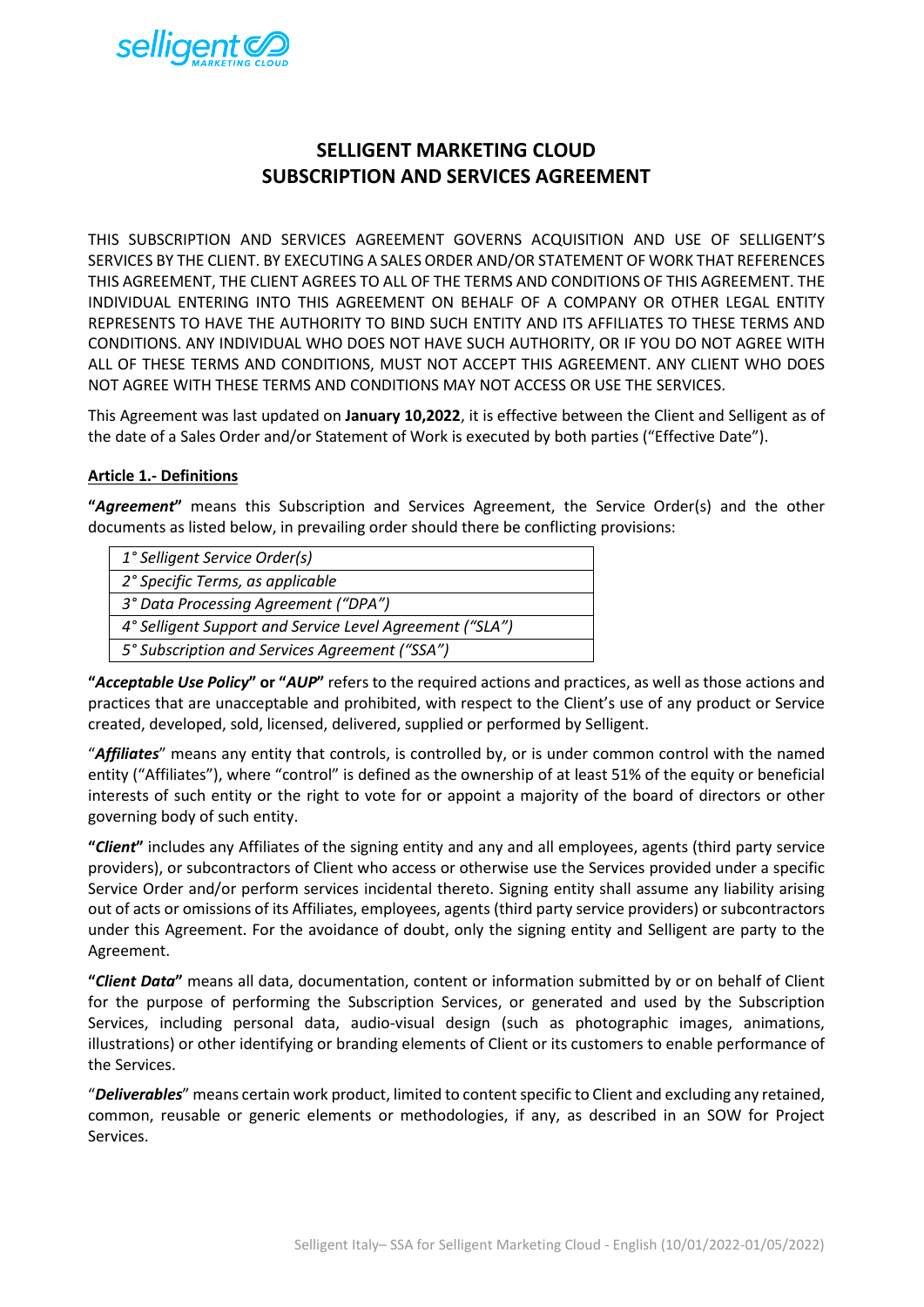**"***Documentation***"** means the information provided by Selligent describing operation and use of the Service(s), by any means of delivery, whether at Client's request or otherwise, along with any other information provided to Selligent's clients generally, and all such items as updated from time to time.

**"***Platform***"** means the technical infrastructure Selligent has in place to provide the Subscription Services for Client.

**"***Project Services***"** means project or data services, of which timing and staff availability are planned with Client. Project Services can be (but are not limited to) auditing the quality of databases, project management, technical integration services, campaign creation services, consultancy services and training services.

**"***Service Order***"** means a Sales Order for Subscription Services, a Project Services order ("Statement of Work") or other form, specifying, amongst others, the scope of Services ordered, its subscription term and the applicable fees. All such forms are executed under this Subscription and Services Agreement and deemed incorporated herein.

**"***Services***"** means the Subscription Services, Project Services and Support Services that Client orders under this Agreement.

**"***Subscription Services***"** means access to software module(s) made available by Selligent to Client (e.g. Selligent Marketing Cloud Base, channels or options) in a Software as a Service mode within the limits set out in the Sales Order.

**"***Subscription Term***"** means the term specified in the applicable Sales Order during which Client can use the Subscription Services.

**"***Support Services***"** means helpdesk and technical support services which are by nature consumed on an ad-hoc basis and cannot be planned. Selligent provides permanent availability for those services governed by the conditions in the SLA.

**"***Usage Rights***"** means those rights to use the Subscription Services within the limits set out in the Sales Order.

**"***User***"** means any individual expressly authorized by Client to use the Services and to whom Client has supplied a user identification and password, such as employees, agents (third-party service providers) or subcontractors.

# **Article 2.- Object**

2.1. Subject to the terms of this Agreement, Selligent grants Client, within the limits set out in the Sales Order, the non-transferable, non-exclusive, non-sublicenseable right to use the Subscription Services ordered under such Sales Order.

2.2. Selligent will also provide Client with Project Services, Success Services and Support Services as indicated in a Sales Order or Statement of Work.

2.3. Client does not have any right, claim or interest whatsoever relating to the Services other than those granted under this Agreement.

2.4. Selligent is authorised to engage and exchange subcontractors for the performance of its contractual obligations under this Agreement in compliance with the applicable provisions in the DPA. Selligent is responsible for any acts or omissions of such subcontractors under this Agreement as if such acts or omissions were performed by Selligent directly.

2.5. Ordering of one or more Subscription Services is not contingent on the delivery of any future functionality or features, nor on any oral or written private or public comments made by Selligent in relation to such future functionality or features.

2.6. Selligent and its technical partners are authorized to examine the Platform and the Services at any time without prior consent in the context of maintenance operations, installation of patches and Client support.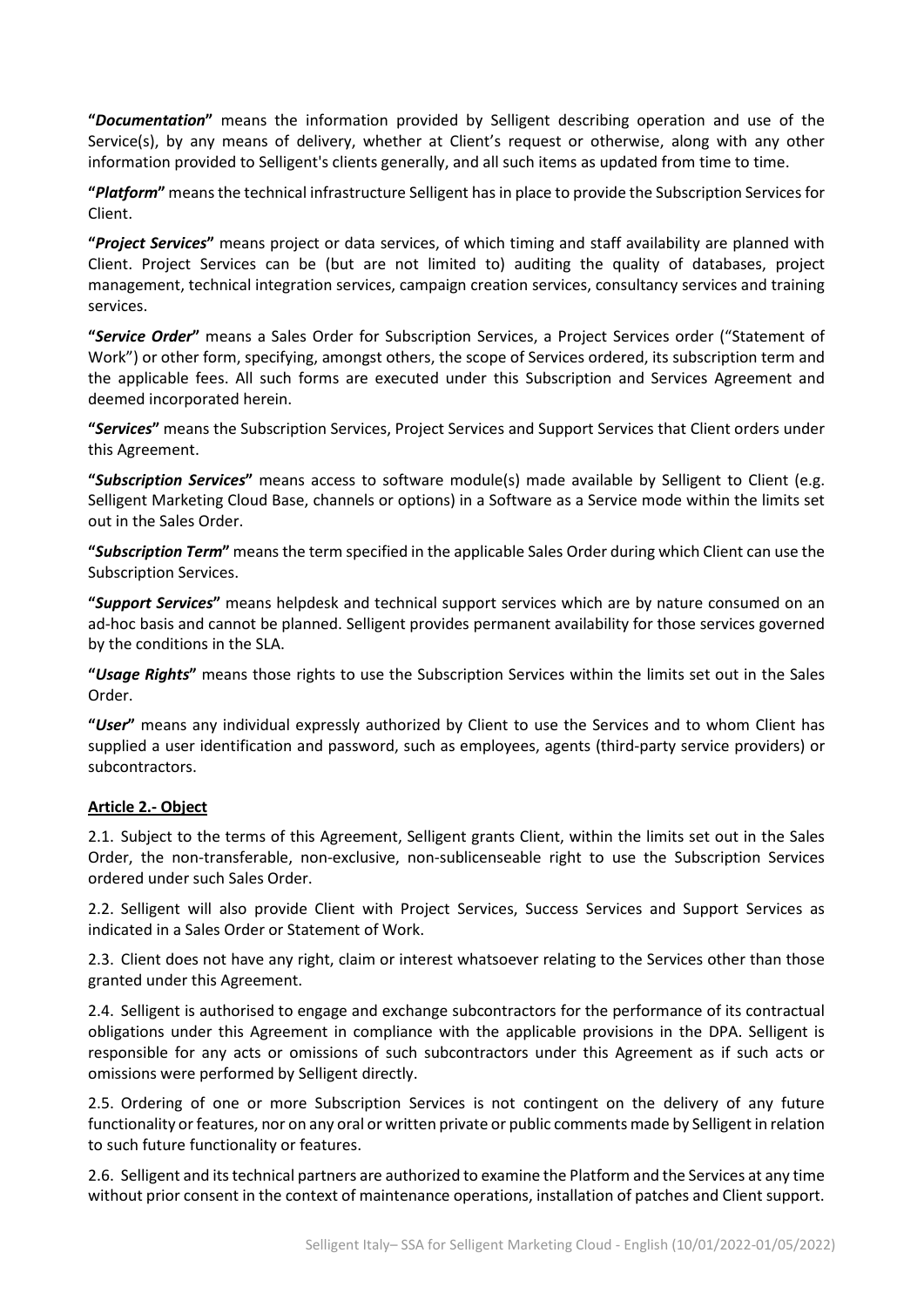2.7. Selligent may analyse the Subscription Services to gather information in relation to Client's use of the Subscription Services to improve its products and services, without accessing Client Data.

#### **Article 3.- Selligent's Obligations – Reservation of Rights**

3.1. Selligent shall provide the Service(s) in a workmanlike manner consistent with general industry standards reasonably applicable to the provision thereof. Subject to maintenance and downtime contemplated in the SLA, if Client notifies Selligent in writing, within thirty (30) calendar days of receipt thereof, of the failure of any unaltered version of any Deliverables specified in an applicable Statement of Work or any Subscription Services ordered in a Sales Order, to perform as described in any Documentation or set forth in an applicable Statement of Work ("Error(s)"), Client's sole remedy and Selligent's sole liability with respect to the noted Errors in the unaltered versions of such Deliverables or Subscription Services, shall be to attempt to correct those Errors. Should any Errors contained within any of the Deliverables or with respect to any Subscription Services result from a denial of services attack, or from Client's, or any third party's actions, alterations, modifications or adjustments to the same, Selligent may, in its sole discretion, attempt to correct those Errors, on a time and materials basis at its then-current rates.

3.2. Client acknowledges that timeframes specified in any Service Order are only estimates and that actual performance times will be dependent upon Client's timely provision of accurate and properly formatted data, feedback and access to key personnel reasonably requested by Selligent from time-to-time. Selligent shall not be account able for any performance delays caused by Client's failure to timely provide such data, access or feedback required for its performance. In such an event, estimated timetables shall be extended accordingly, and fees may be increased as a result of such delays.

# **Article 4.- Client's Obligations**

4.1. Client shall use the Services for internal business purposes only. Client is solely responsible for the use of the Platform and the Services under Client's user accounts and acknowledges having been sufficiently informed about the Services specificities. Client (i) shall implement the necessary measures to prevent unauthorized access to, or use of, the Services, and will promptly notify Selligent of any such unauthorized access or use of which Client becomes aware; (ii) has sole responsibility for the accuracy, quality, integrity, legality, reliability and appropriateness, and, in general, the content of Client Data stored in the Platform and used by the Services; and (iii) shall comply with all applicable laws and Selligent's reasonable instructions and recommendations with respect to the Services.

4.2. Client is responsible for the provision and use of the appropriate equipment, including computers, computer operating system and web browser, needed to connect to and use the Services. Client shall ensure that this equipment complies with the specifications set forth in the Documentation.

4.3. Client will ensure that any User using the Services (i) has followed the on-line training made available by Selligent and is properly certified, or has been properly trained by Selligent certified trainers, the latter training being billable; and (ii) uses the Services in accordance with the acceptable use of the Services as set forth in Article 8 below. In particular, this implies that the quality of the databases used for sending emails complies with the acceptable use of the Services. Should the quality appear to be below such acceptable use after the database audit performed as part of the set-up services and fees, Selligent will make the necessary recommendations in collaboration with Client. Implementation of the recommendations will be charged at the agreed rates for Project Services subject to Client's prior approval.

# **Article 5.- Evolution of the Services**

Selligent reserves the right to update, upgrade or discontinue features of the Services. No functionality of the Services will be materially decreased from that available as of the ordering of such Services. In case of a major upgrade, Client shall be provided with a prior reasonable notification via the Platform.

# **Article 6.- Data Ownership and Protection**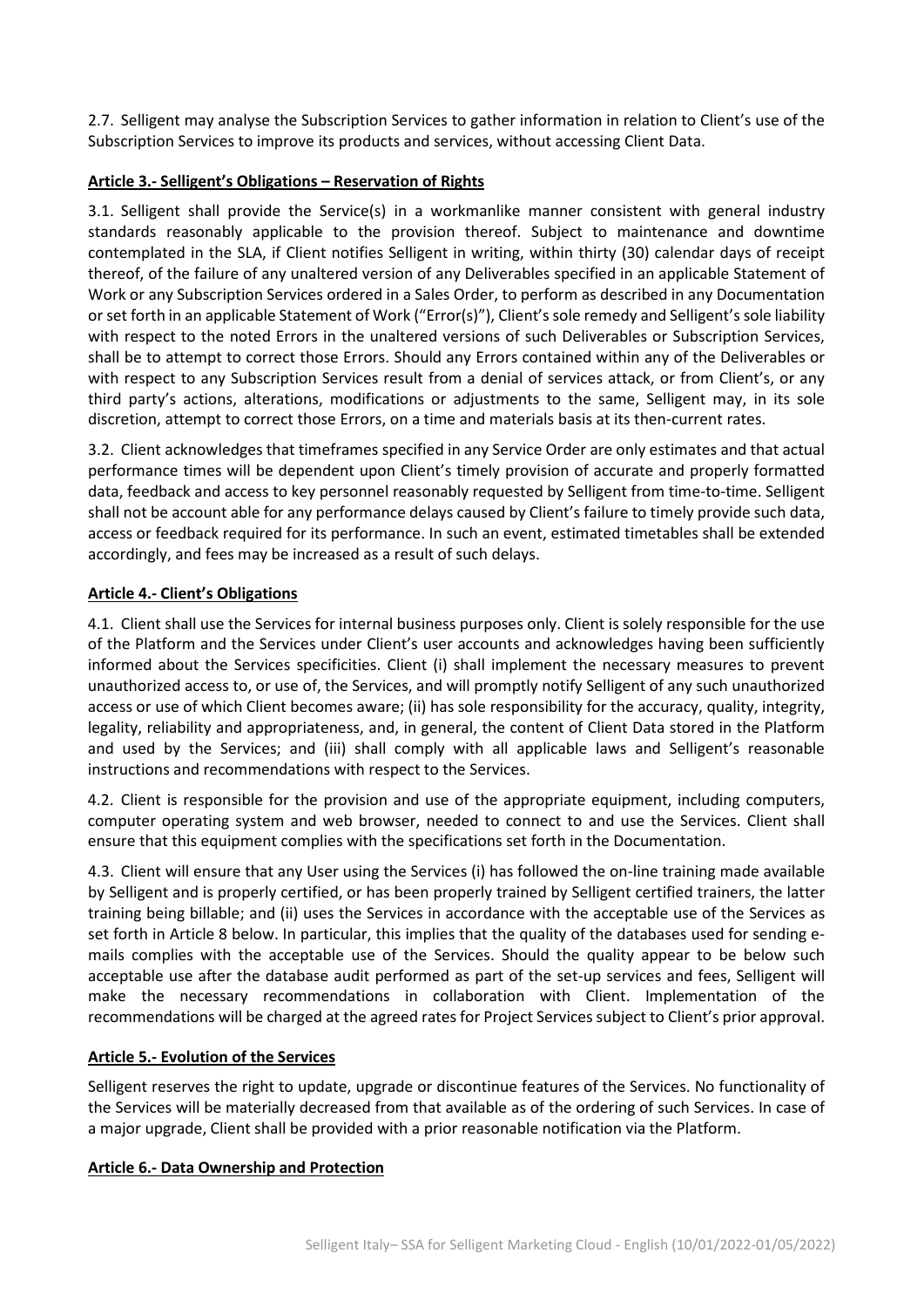6.1. Subject to the terms of the DPA and Selligent's Privacy Policy available at: https://www.selligent.com/privacy-policy, Client agrees that Selligent may process Client Data.

6.2. Client Data remain Client's exclusive property. Client hereby grants to Selligent a non-exclusive, nontransferable license to use, perform and display identifying or branding elements of Client during the Subscription Term solely to allow Selligent and/or its Affiliates to perform its obligations as stated herein.

6.3. Selligent's back-up procedure is described in the SLA. However, Client acknowledges that the Services are not meant to replace Client's need for making copies of its primary Client data source. Client is responsible for maintaining copies of its primary Client data.

6.4. Client Data may be retrieved by Client from the Platform at any time during the term of this Agreement. Upon specific request in writing by Client made at the latest by the effective date of termination or expiration of this Agreement, Selligent shall return Client Data to Client through FTPS or SFTP within fifteen (15) calendar days of such request. All complaints relating to the return of the data must be notified to Selligent in writing within ten (10) calendar days of the return, failing which all rights whatsoever will be null and void. The Client Data will be returned in a format that can be run on standard database systems. Client will be invoiced for the costs related to such return at the agreed rates for Project Services subject to a cap of €1,000. After termination of the Agreement, Selligent shall have no obligation to maintain or provide Client Data and shall, in any case, delete all Client Data in its systems or otherwise in its possession or control.

#### **Article 7.- Intellectual Property**

7.1. Client acknowledges that in providing the Services, Selligent uses original and any copies (by whomever produced), updates or extensions of (a) Selligent and/or its Affiliates' company name(s), copyright(s), trademark(s), logo(s), domain name(s), the product and service name(s) associated with the Services and other trademarks and service marks, (b) certain audio and visual information and (c) other technology, software, hardware, products, processes, algorithms, user interfaces, know-how and other trade secrets, techniques, designs, inventions and other tangible and intangible technical material or information (collectively "Selligent Technology"), and that the Selligent Technology is covered by intellectual property rights owned or licensed by Selligent and/or its Affiliates (collectively "Selligent IP Rights"). Certain components of the Selligent Technology may be provided by third-party providers, and are subject to Specific Terms as may be indicated in the applicable Sales Order. Such third-party components are the intellectual property of the specific providers, and as such, no right, title or interests, other than the right to utilize the Services as described herein, shall vest in the Client. Selligent IP Rights, and its suppliers, include all copies, updates or additions, including any new functions, that may be developed for Client. The intellectual property rights on any improvement, design contributions or derivative works conceived or created by either party in or to the Services will also be exclusively owned by Selligent or its suppliers. Other than as expressly set forth in this Agreement, no right, title, license or any other rights in or to the Selligent Technology or Selligent IP Rights are granted to Client.

7.2. Documents, software or hardware made available to Selligent by Client shall be and remain the sole and exclusive property of Client or its suppliers.

7.3. Selligent represents to Client that it has the right to enter into this Agreement and grant the Usage Rights provided herein.

7.4. Selligent shall defend Client against any claim brought against Client by a third party alleging that the use of the Services as contemplated hereunder constitutes a direct infringement or misappropriation of a patent claim, copyright or trademark or trade secret of such third party, and Selligent will pay damages finally awarded against Client (or the amount of any settlement Selligent enters into) with respect to such claims, provided Client (a) promptly gives written notice of such claim to Selligent (but only to the extent that delay in giving notice materially impairs Selligent's ability to defend the claim); and (b) gives Selligent primary control of the defense and settlement of the claim. This obligation of Selligent shall not apply if the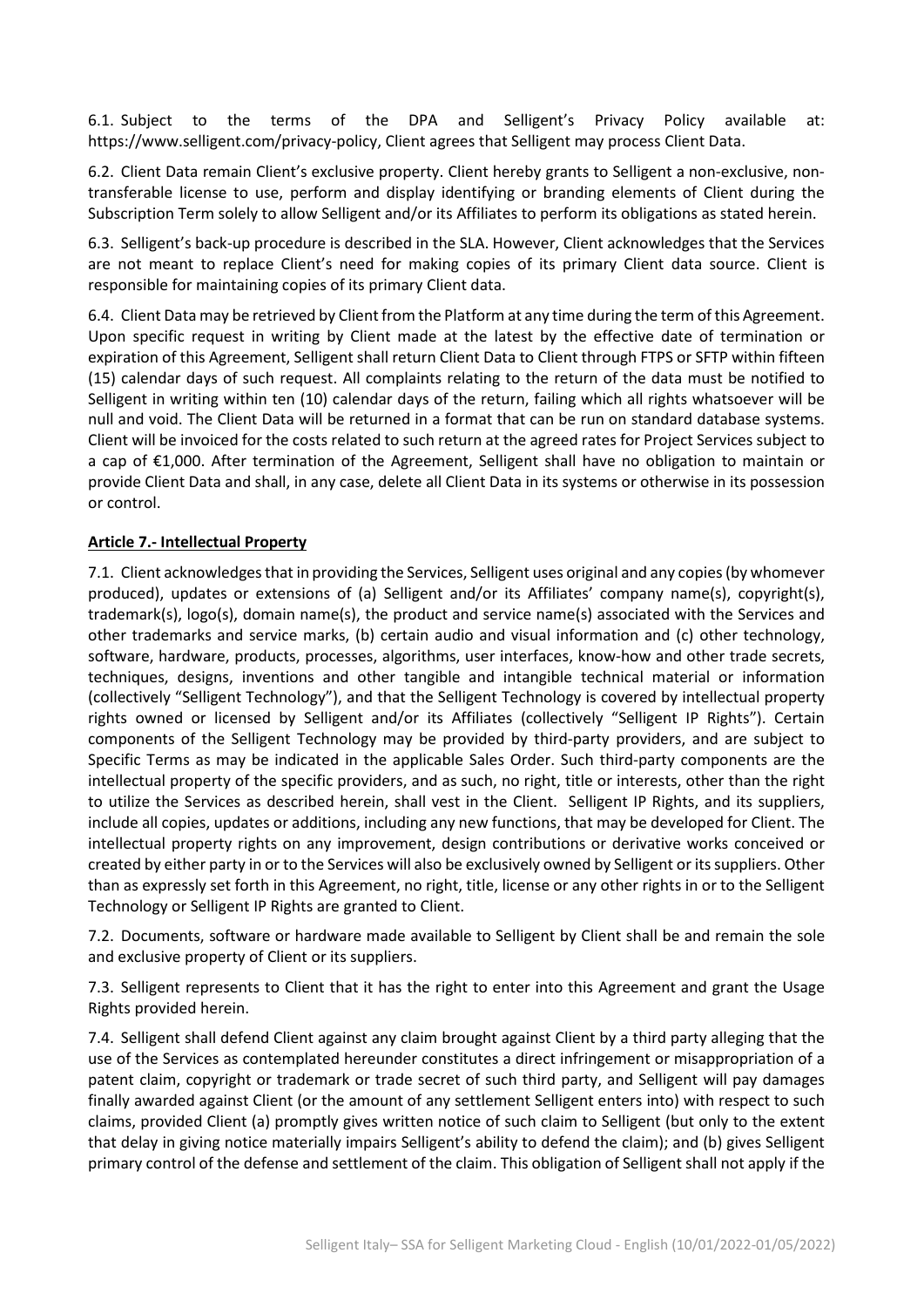alleged infringement or misappropriation results from a use of the Services in violation of this Agreement by the Client or its Users.

7.5. Selligent shall have primary control of the defense of the claim and may agree on any settlement provided Selligent will not enter into or agree to any settlement that imposes any obligation on Client without Client's prior written consent. Selligent will not admit liability on behalf of Client. In case Client rejects the defense by Selligent or the control of such defense by Selligent, Selligent shall be released of any obligation under this Article 7. Client shall provide Selligent with full assistance in such defense and can participate to the defense at its own expense and with its own counsel. Selligent shall keep Client advised of the status of the claim and will consider in good faith recommendations made by Client with respect to the claim.

7.6. Selligent reserves the right to cease such defense of any claim in the event the Services are no longer alleged to infringe or misappropriate, or are held not to infringe or misappropriate, the third party's rights.

7.7. In the event a claim under this Article is made, or is, in Selligent's reasonable opinion, likely to be made, Selligent may, at its sole discretion and expense: (i) procure for Client the right to continue using the Services under the terms of this Agreement; or (ii) replace or modify the Services to be non-infringing without material decrease in functionality. If the foregoing options are not reasonably available, Selligent may terminate the infringing Services and refund all prepaid fees to Client, without any additional compensation or damages.

7.8. Selligent's obligations under this Article 7 shall be Client's sole remedy for any above claim and action, without prejudice to the application of mandatory law.

#### **Article 8.- Acceptable use of the Services - Restrictions**

8.1. Selligent grants Client a limited, non-exclusive, non-transferable, non-sublicenseable, right to access and use the Service(s) in accordance with all the terms and conditions of this Agreement. Client must comply with Selligent Acceptable Use & Anti-Spam Policy ("AUP") of Selligent, as may be updated from time-to-time by Selligent, on notice to the Client, currently available at: [https://www.selligent.com/acceptable-use-policy.](https://www.selligent.com/acceptable-use-policy)

Client further agrees to:

- (i) Use the Services and the Platform in accordance with the Documentation, best practices and generally accepted code of conduct.
- (ii) Not to license, sublicense, sell, resell, rent, lease, transfer, assign, distribute, time-share or otherwise commercially exploit or make the Services available to any third party, other than as contemplated by this Agreement;

8.2. Third-Party Providers - Any exchange of data or other interaction between Client and a third party provider (other than any subcontractor or agent performing any obligation of Selligent under this Agreement), and any purchase by Client of any product or service offered by any third party provider, is solely between Client and such third party provider.

8.3. Subject to this Agreement, Client shall defend, indemnify and hold Selligent harmless against any loss or damage (including reasonable attorneys' fees) incurred in connection with claims made against Selligent by a third party in relation to Client Data or alleging that Client's illegal or unauthorized use of the Services infringes the rights of, or has otherwise harmed, a third party, provided Selligent (a) promptly gives written notice of the claim to Client (but only to the extent that delay in giving notice materially impairs Client's ability to defend the claims); and (b) gives Client primary control of the defense and settlement of the claim.

8.4. Client shall have primary control the defense of the claim and may agree on any settlement, provided Client will not enter into or agree to any settlement that imposes any obligation on Selligent without Selligent's prior written consent. Client will not admit liability on behalf of Selligent. In case Selligent rejects the defense by Client or the control of such defense by Client, Client shall be released of any indemnification obligation under this paragraph. Selligent shall provide Client with full assistance in such defense and is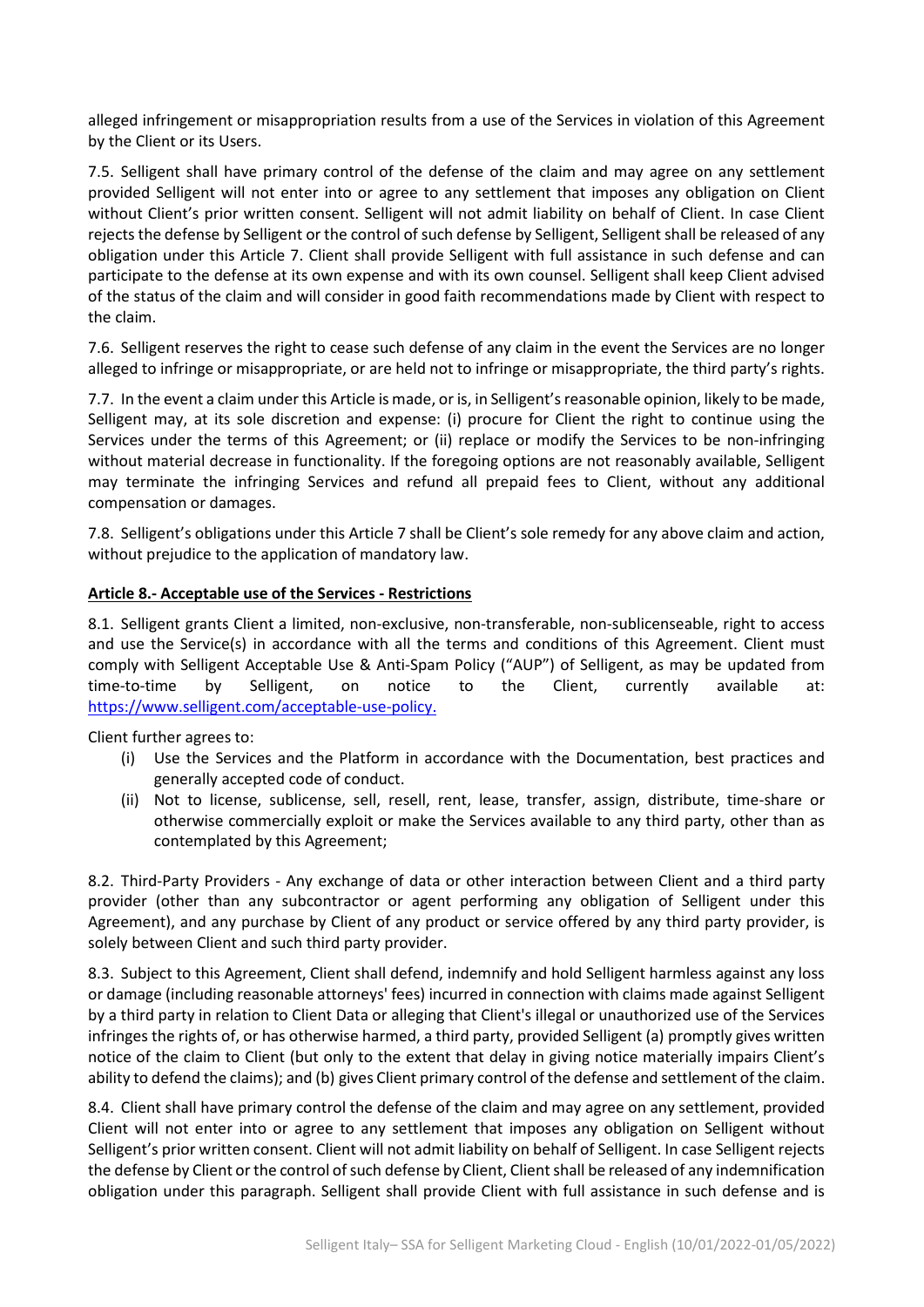allowed to participate to the defense at its own expense and with its own counsel. Client shall keep Selligent informed of the status of the claim and will consider in good faith recommendations made by Selligent with respect to the claim.

# **Article 9.- Limitation of liability**

9.1. Except for what is specifically provided for below, the parties' liability is governed by the liability rules under the governing law.

9.2. Without prejudice to the application of mandatory law, each parties' liability shall, in any case be, limited to the twelve (12) months value of the Subscription Services fee (see the Sales Order), whether in contract or in tort.

9.3. No party shall be liable for consequential damage or loss, such as loss of revenues or profits, of commercial opportunities, of data or of use of data, damage to the brand or know-how, third party claims, whether in tort on in contract, whether or not it knew of the possibility of such loss.

9.4. With regard to Project Services and Support Services, Selligent undertakes to comply with generally accepted professional standards and Selligent's liability is limited to those operations by Selligent necessary to rectify a Service that does not meet generally accepted professional standards. However, if it becomes apparent that Selligent personnel must attend when the operating incident is not attributable to Selligent, this Service will be invoiced.

9.5. Nothing in this Agreement excludes the liability of either party (a) for death or personal injury caused by its negligence or (b) for fraud or fraudulent misrepresentation.

# **Article 10.- Confidentiality**

10.1. "Confidential Information" refers to any information of a party ("Disclosing Party") disclosed by or on behalf of the Disclosing Party to the other party ("Receiving Party"), whether orally or in writing, that is designated as confidential or that reasonably should be understood to be confidential given the nature of the information and the circumstances of the disclosure (including pricing and other terms reflected in all Service Order(s)), the Service(s), the Selligent Technology, business and marketing plans, trade secrets, technology and technical information, product designs, methods, processes, code, data, inventions, apparatus, statistics, programs, research, development, information technology, network designs, passwords, sign-on codes, usage data, the Documentation and the terms of this Agreement. Confidential Information shall not include any information that: (a) is or becomes generally known to the public without breach of any obligation owed to the Disclosing Party; (b) was known to the Receiving Party prior to its disclosure by the Disclosing Party without breach by any third party of any obligation owed to the Disclosing Party; (c) was independently developed by the Receiving Party without breach of any obligation owed to the Disclosing Party; or (d) is received from a third party without being subject to any confidentiality obligation.

10.2. Each party agrees that it will not use in any way for its own account or the account of any third party, any Confidential Information, except that each party may use the Confidential Information to perform its obligations or exercise its rights under this Agreement, and each party will take reasonable care and precaution to protect the confidentiality of such information. Reasonable care and precaution mean those steps the Receiving Party takes to protect its own similar Confidential Information, but which shall not be less than reasonable standard of care.

10.3. Such non-disclosure obligations shall not apply to information that (a) was already rightfully known to the Receiving Party prior to disclosure by the Disclosing Party hereunder; (b) became part of the public domain after its disclosure or was part of the state of the art at the time of disclosure, provided, in both cases, that this was not the result of a violation of a confidentiality obligation with respect to the party that transmitted the Confidential Information; (c) has been rightfully received from a third party not under obligation of confidentiality; (d) has been approved for release by written authorization; or (e) was independently developed by a party without the use of the Confidential Information.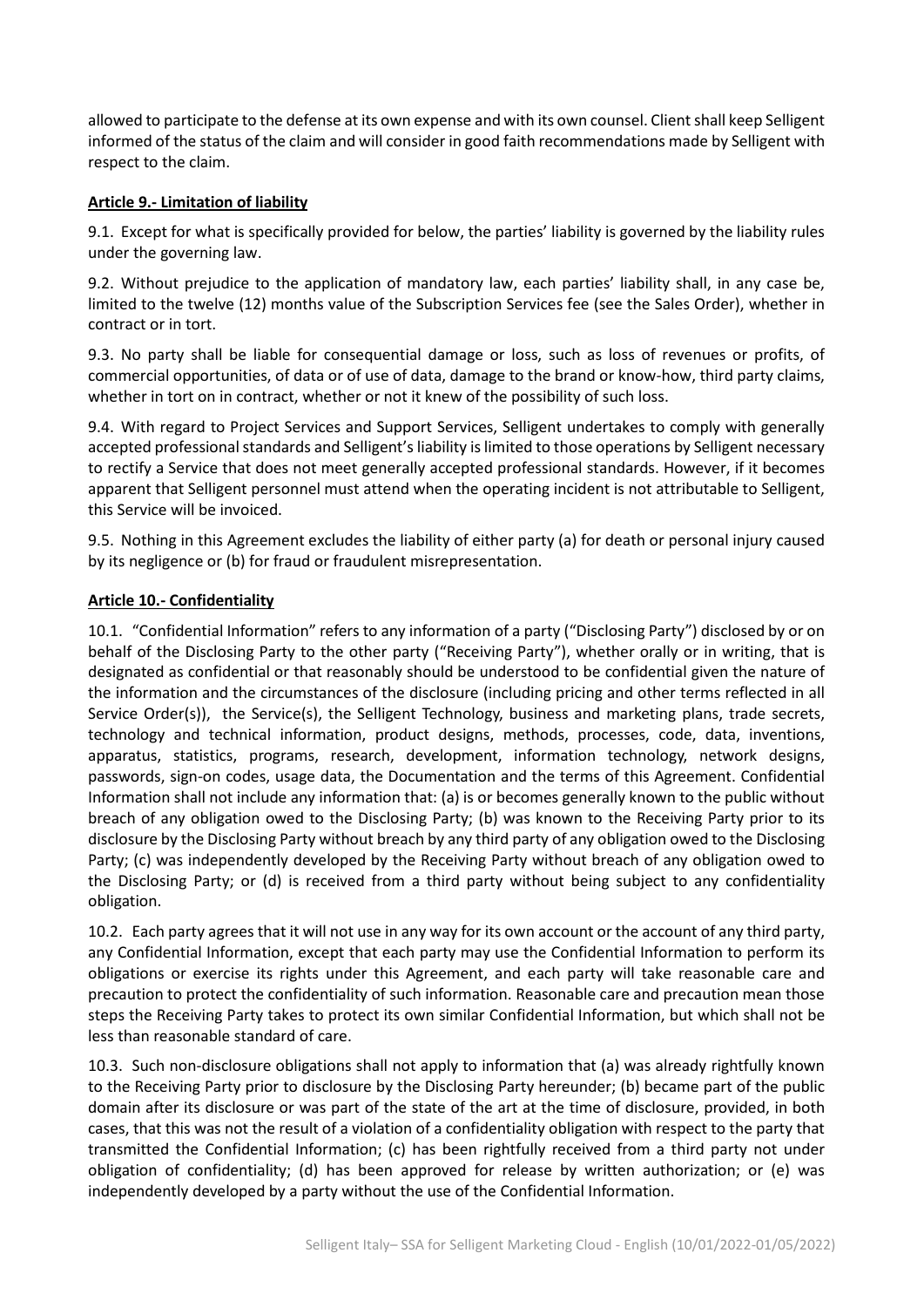10.4. Each party agrees that Confidential Information remains, in any event, the property of the Disclosing Party.

10.5. Disclosure of Confidential Information is only permitted to the legal representatives, agents, suppliers, service providers or subcontractors of the parties within the limit of what they need to know to perform the tasks incumbent upon them.

10.6. The parties undertake to inform the persons to whom the information is transmitted of its confidential nature. They also agree to have their suppliers, service providers or subcontractors sign a confidentiality undertaking in terms similar to the one they have subscribed to hereby, it being understood that the parties are guarantors of compliance by the persons referred to in this paragraph of this confidentiality obligation.

10.7. If the Receiving Party is compelled by law or judicial or regulatory order to disclose Confidential Information of the Disclosing Party, it shall (a) provide the Disclosing Party with reasonable prior written notice of such compelled disclosure (to the extent legally permitted); (b) provide the Disclosing Party with reasonable assistance and cooperation, at Disclosing Party's cost, if the Disclosing Party wishes to contest or limit the disclosure; and (c) only disclose that Confidential Information necessary to comply with such order as determined by counsel at Disclosing Party's reasonable cost.

10.8. Upon the written request of Disclosing Party at any time throughout the Subscription Term or upon expiration or termination of this Agreement, Receiving Party shall at its option, and if legally permissible, return or destroy (and certify such destruction in a signed writing) all Confidential Information of Disclosing Party, including all copies thereof, whether in physical or electronic form; provided, however, that Selligent and its Affiliates may retain an archival set of its working papers and a copy of Client's Confidential Information for ensuring compliance with applicable laws, regulations and professional standards regarding documentation of work performed under this Agreement. To the extent that it is impracticable to return or destroy any Confidential Information, and with respect to any information retained for archival purposes, Receiving Party shall continue to maintain the confidentiality of such information in accordance with this Agreement for as long as such information is retained.

10.9. This Confidentiality obligation shall survive the termination of this Agreement for a period of three (3) years.

# **Article 11.- Term**

This Agreement shall come into effect on the Effective Date and will remain in force so long as there is at least one active Service Order in place, unless earlier terminated in accordance with Article 12 below. Except otherwise stated in an applicable Sales Order, each Subscription Service is sold for a minimum Subscription Term of twelve (12) months as of such Subscription Service Start Date (i.e. password and log-in delivered to Client). Each Sales Order will renew in accordance with the renewal conditions set forth in such Sales Order. Renewals will automatically pertain to all Subscription Services of the Sales Order.

# **Article 12.- Termination**

12.1. Either party may by written notice served on the other party terminate this Agreement immediately without any court intervention if the other party is in material breach of its obligations under this Agreement and, if such breach is remediable, fails to remedy that breach within a period of thirty (30) calendar days after receipt of notice in writing requiring it to do so. Moreover, should Client remain in breach of its payment obligation notwithstanding two (2) written reminders to pay within seven (7) calendar days each, Selligent has the right to deactivate Client's passwords and log-ins and/or to block access to the Services, whereby the contractually agreed fees will remain due for the period during which access was blocked and/or passwords and log-ins deactivated and Client will be solely responsible for all consequences that result from the blocking and the deactivation, without possibility of recourse against Selligent.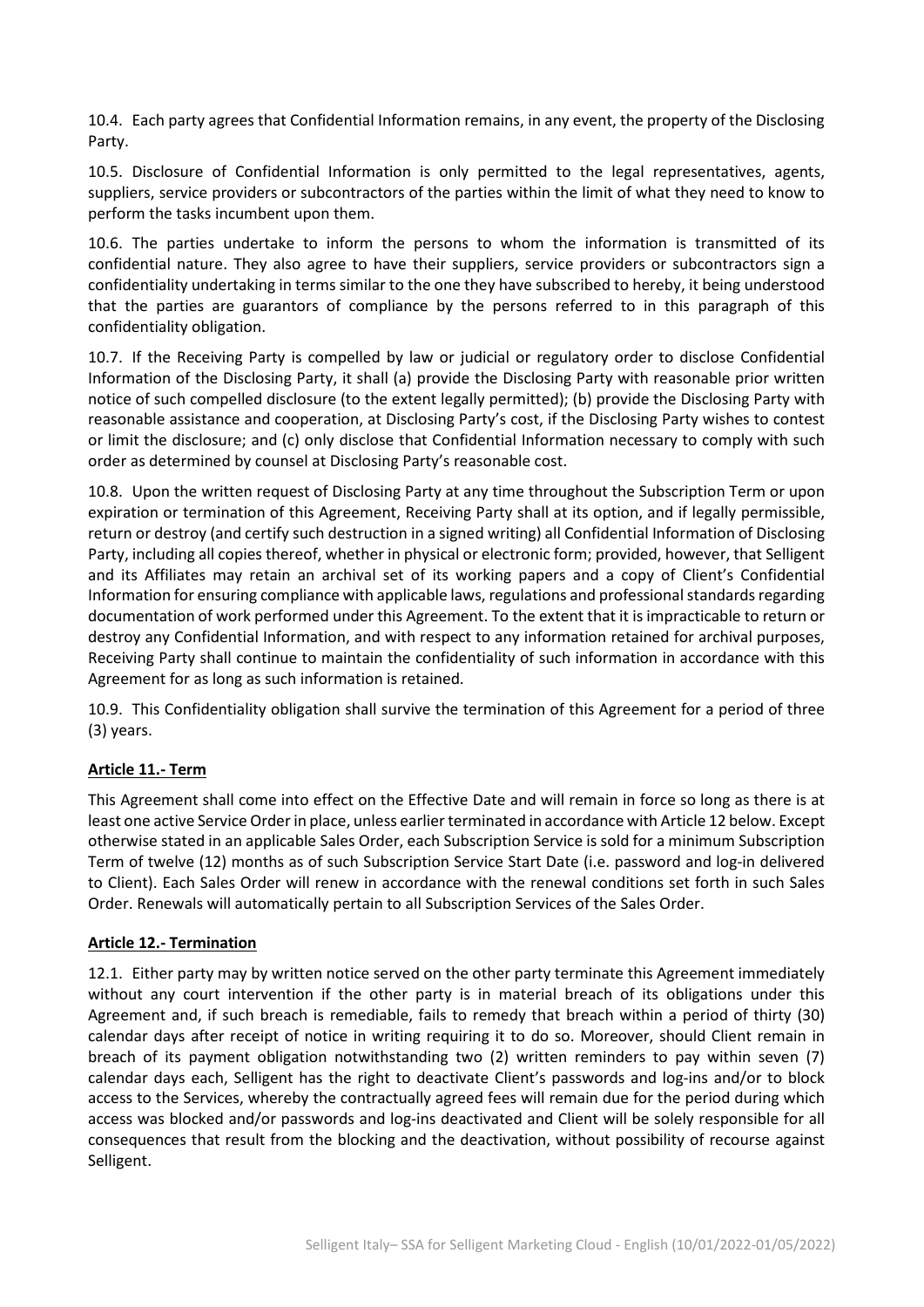12.2. Selligent is entitled to terminate this Agreement immediately without any court intervention nor notice period (i) for any material violation by Client that risks the safety, security or reputation of any network, person or entity, or for violation of Selligent applicable use of the Services as set forth in Article 8 or (ii) in the event Client becomes a competitor, directly or indirectly as a result of its direct or indirect shareholders.

12.3. In the event of the premature termination of the Agreement due to Selligent breaching its obligations, Selligent will reimburse Client the portion of any fees that have been paid in advance by Client and cover the period during which the Services have not been provided.

12.4. In the event of the premature termination of the Agreement due to Client breaching its obligations, Client must pay (i) all of the Subscription Services fees provided for in this Agreement and (ii) the Project Services and Support Services provided up to the termination date.

12.5. Notwithstanding any termination of this Agreement, the provisions of this Agreement that by their nature should survive the termination, shall survive the termination of this Agreement.

# **Article 13.- Fees & Payment**

**13.1. Fees.** Client shall pay all fees specified in all executed Services Order hereunder. All fees are quoted in EURO, excluding VAT or any other relevant taxes. Except as otherwise provided in this Agreement, fees are non-refundable.

**13.2. Invoicing & Payment.** Fees for the Services will be invoiced in accordance with the terms in the relevant Service Order. Invoices are payable within thirty (30) calendar days from the date of invoicing. In the event of late payment, Selligent will automatically (no notice of non-performance being required) be entitled to (i) an interest for late payment that is equal to the ECB base rate + 8%, rounded up to the next half percentage point and (ii) a fixed sum of minimum €100 as compensation for administrative and other expenses and that Selligent is also entitled to obtain reasonable compensation from Client for any recovery costs exceeding the fixed sum of €100 and incurred due to Client's late payment.

**13.3. Indexation**. All fees applicable pursuant to this Agreement are adjusted each year on the anniversary date of the Subscription Term Start Date, as defined in the relevant Sales Order, depending on the variations in the Syntec price index (hereafter the "**Index**"), using the formula:

P1 = (P0 X S1)/S0 where:

- P1 = New Fee for the year N
- P0 = Current Fee
- S1 = Index from the month before the month of the anniversary date of the Subscription Term Start Date for the year N
- S0 = Index from the month before the month of the anniversary date of the Subscription Term Start Date for the year N-1

# Example:

Subscription Term Start Date: 15 March 2021 – Monthly Subscription Fee of €5,000 The first indexation shall take place on 15 March 2022 as follows:  $PO = £5,000$ S1 = [102] (index of February 2022, published beginning of March 2022) S0 = [101] (index of February 2021, published beginning of March 2021)  $P1 = (5,000*102)/101 = \text{\textsterling}5,049.50$ 

# **Article 14.- Commercial reference**

Client authorizes Selligent to use the following information as a commercial reference in publications, events and actions to promote Selligent's products and services: Client's name and information that is publicly known about Client (including Client's logo). Client can revoke this authorisation at any time in writing without any justification.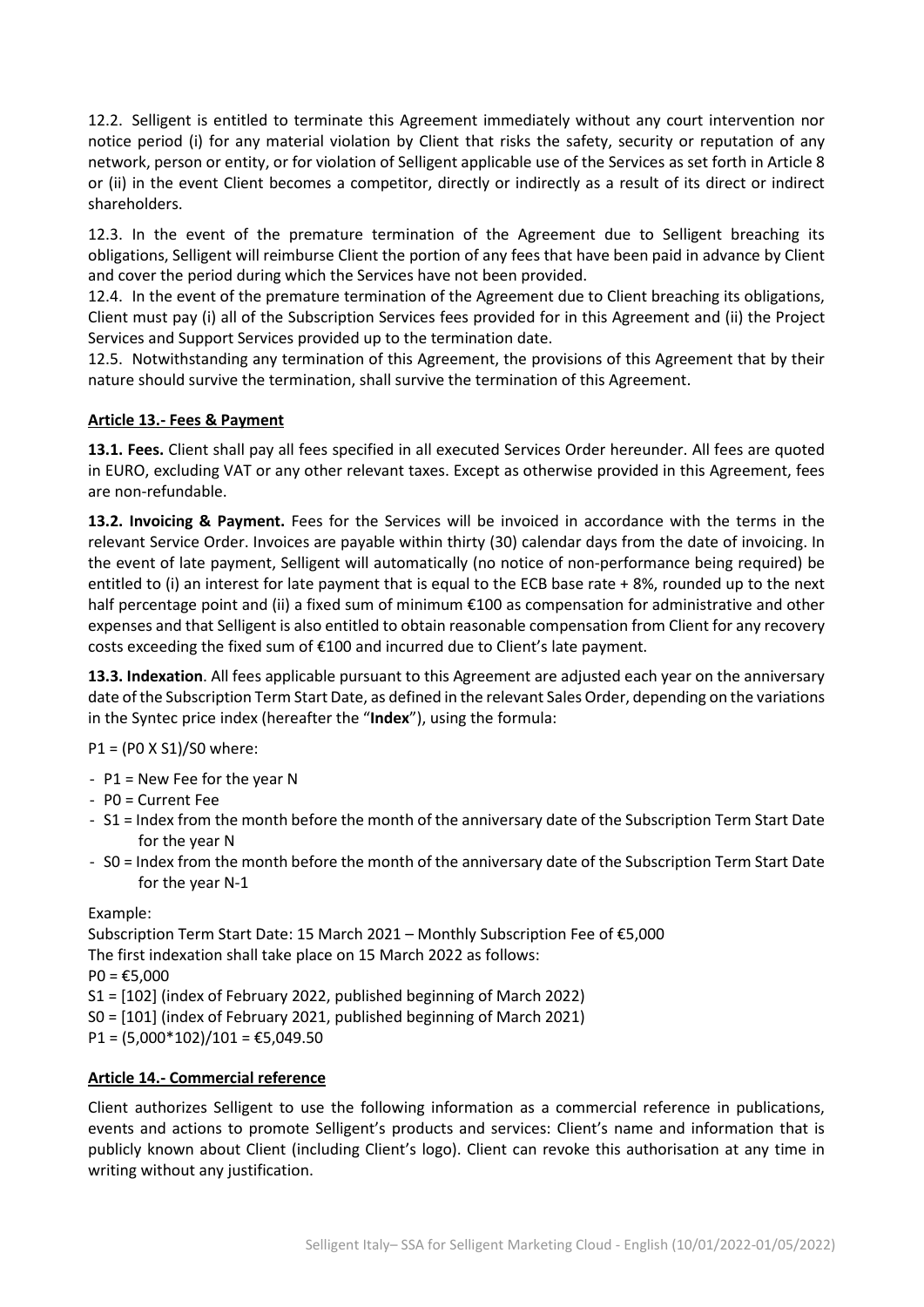#### **Article 15.- General Provisions**

**15.1**. **Entire Agreement – Severability -** The Agreement is the entire agreement between the parties relating to subject matter hereof, and supersedes all prior or simultaneous agreements, negotiations or statements.

Any commercial offer issued by Selligent under this Agreement shall be valid for a maximum period of three (3) months.

Parties acknowledge that the interconnected environment of cloud computing is subject to rapid and substantial change of operational, legal and data security requirements or parameters. This Agreement may need to be amended from time to time as a result of the enactment of new laws or regulations applicable to the Selligent Services, in particular as regards data security, or of substantial changes imposed by terms of use of public clouds' services. Such change, if any, will be notified to Client in writing and shall be applicable subject to a notice period of 30 days.

Subject to the above, this Agreement may not be released, discharged, amended or modified in any manner, except by an instrument in writing signed by a duly authorized officer or representative of each party.

In case any provision of this Agreement is held invalid or unenforceable for any reason, the remaining provisions shall continue in full force without being impaired. Client and Selligent shall act in good faith to replace any invalid provision with a valid one that most closely approximates the intent and economic effect of the invalid provision.

**15.2**. **Other Documents** - No terms, provisions or conditions of any purchase order, acknowledgment or other business form that Client may use in connection with the purchase of any Service will have any effect on the rights, duties or obligations of the parties under, or otherwise modify this Agreement, irrespective of any failure of Selligent to object to such terms, provisions or conditions. Service Orders are noncancelable and non-refundable except as expressly provided otherwise.

**15.3**. **Governing Law – Limitation** - This Agreement is governed by and construed under Italian law, without reference to its conflicts of law principles (i.e. in the event of any conflicts, Italian law, rules and regulations shall prevail and govern). Any dispute in connection to this Agreement shall be subject to the exclusive jurisdiction of the courts of Milan. Any claim before a court in connection with this Agreement can only be initiated by the signing entity and is subject to a limitation period of one (1) year as of the date when the facts giving rise to such claim are known or should have been known by the claimant.

**15.4**. **Force Majeure -** Neither party shall incur any liability to the other for any failure to perform any of its obligations under this Agreement to the extent such failure is caused by events, occurrences or causes beyond its reasonable control and without any negligence on the part of the party seeking protection under this Article. Such events shall include, without limitation, acts of God, strikes, lockouts, riots, acts of war, terrorism, earthquake, fire or explosions. The inability to meet financial obligations is expressly excluded from this Article. Each party shall use best effort to minimise and reduce any period of delay caused by any event of force majeure. Should the force majeure event continue for a period longer than thirty (30) days, then either party shall be entitled to terminate this Agreement upon written notice and no further obligation shall be owed by such party to the other party in respect thereof.

**15.5**. **Assignment** - Except as provided for elsewhere in this Agreement, the parties shall not assign this Agreement (or any portion thereof) without the other party's written consent, which shall not be unreasonably withheld. Each party may assign this Agreement in connection with a merger, reorganization, or sale of all or substantially all of the assets of the assigning party or sale of sufficient stock to constitute a change of control. This Agreement shall be binding on the parties' respective successors and permitted assigns.

**15.6**. **Waiver** - Any waiver of a party's rights under this Agreement must be in writing to be effective and shall be construed in a limitative way, meaning that it shall not affect such right with respect to other breach or circumstances of similar nature. Failure, neglect or delay by a party to enforce the provisions of this